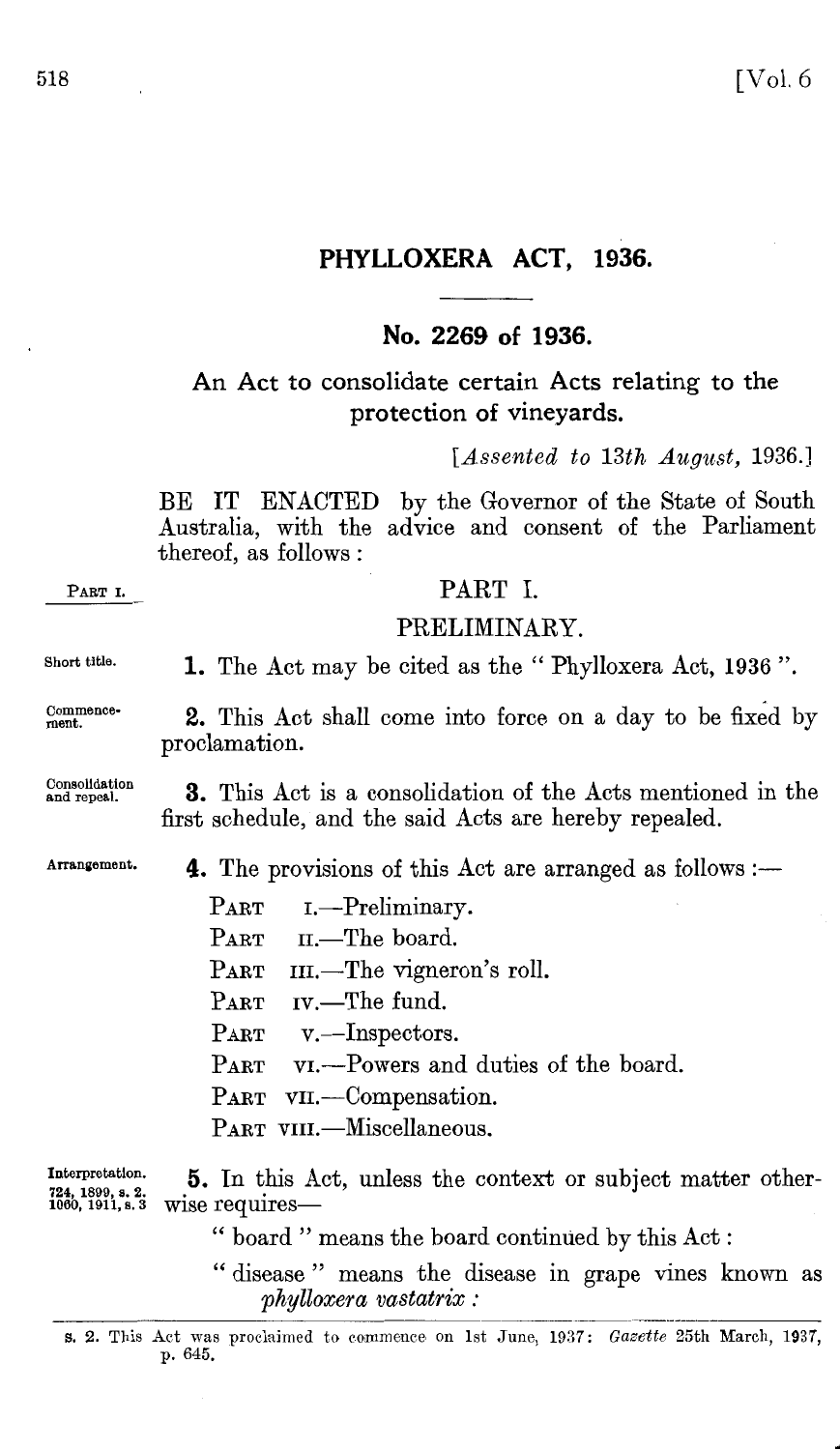| "diseased" means affected, or liable by reason of having |                                                |  |  |
|----------------------------------------------------------|------------------------------------------------|--|--|
|                                                          | been in contact to be affected, with disease : |  |  |

" Minister " means the Minister of Agriculture :

" owner " means owner in fee simple :

" quarantine " means to isolate in any manner hereinafter provided:

- "up-rooted" means the removal of the whole of the original cutting, layer, or stock :
- " vine " means a grape vine, alive or dead, or any vine cutting or part of a vine :
- "vineyard" means any parcel of land whereon one or more vines are planted, growing, or found.

6. For the purposes of this Act the State is divided into Districts. the districts defined in the second schedule. 724, 1899, s. 3.

## PART II. PART II.

#### THE BOARD.

7. The board created by The Phylloxera Act, 1899, is hereby Continuance of board. continued.

**8.** The board shall consist of nine members, seven of whom constitution shall be elected as provided by this Act, and two of whom shall  $\frac{1533}{1533, 1922}$ , be appointed by the Minister.

**9.** The elective members of the board shall hold office for  $\lim_{\text{office.}}$ the term of two years: Provided that a member elected to fill a vacancy caused otherwise than by the retirement of a 1533, 1922, s. 7 \2). member on the expiration of his term of office shall be appointed only for the unexpired portion of the term of the member in whose place he is appointed.

10. One member shall be elected for each district by the Representapersons named in the vignerons' roll for that district.

•

724, 1899, s. 8.

<sup>&</sup>quot; fund " means The Phylloxera Fund :

<sup>&</sup>quot; inspector " means any inspector of vineyards appointed under or by this Act :

<sup>&</sup>quot; secretary " means secretary of the board :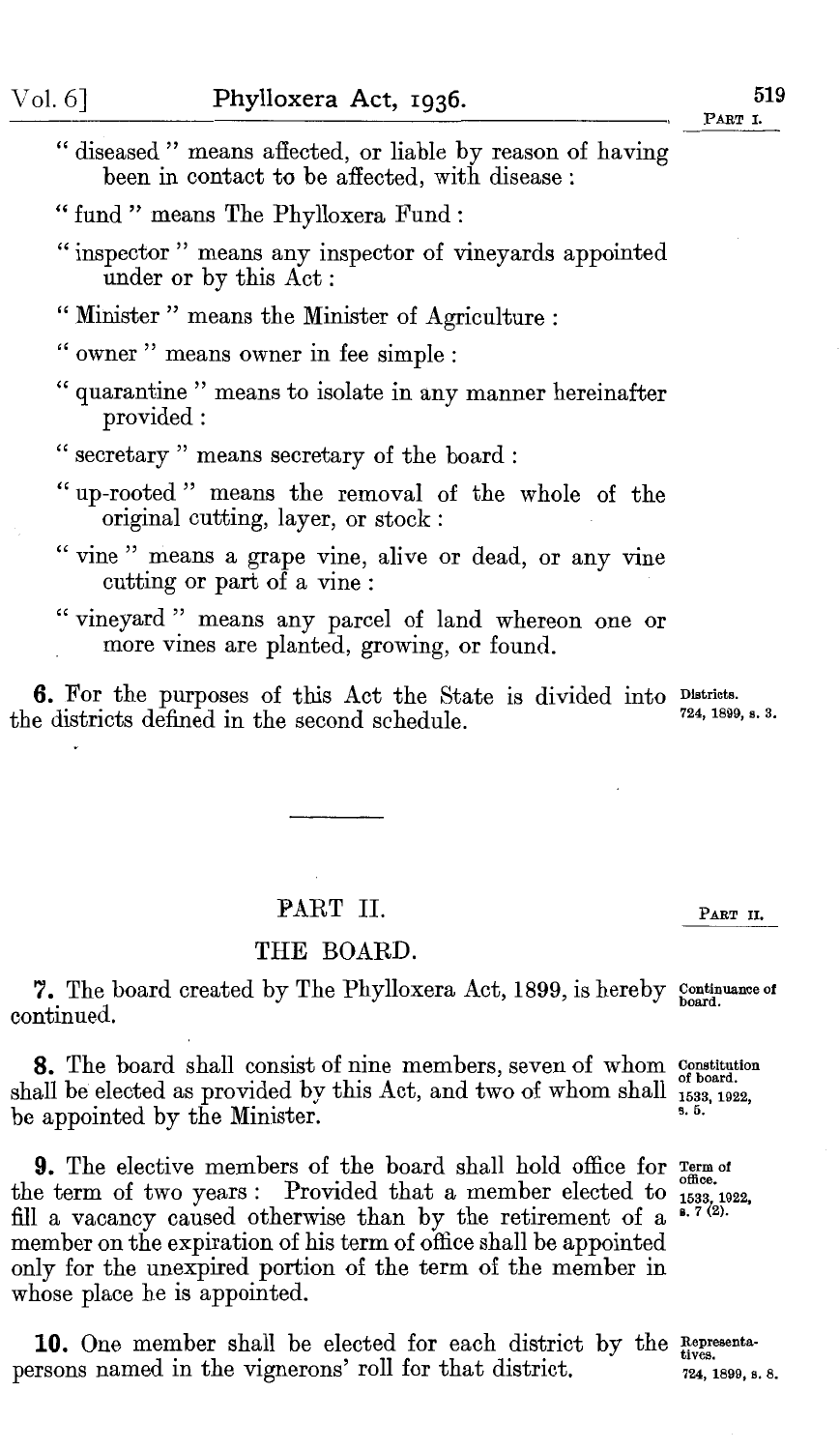PART U.

Election.

 $724, 1899, 8, 9.$ <br> $2240, 1935, 8, 3.$  when necessary, as follows :— **11.** The elective members of the 'board shall be elected

- 1. Any three electors may nominate a candidate willing to act for and represent their district :
- II. The nomination shall be addressed to the secretary, and shall be in his hands on or before noon of the thirty-first day of January :
- III. The names of candidates shall be forthwith forwarded to every elector of the district, who may, before the first day of March following, vote for a representative from persons so nominated, and shall forward his voting paper to one of the scrutineers:
- rv. The two members appointed by the Minister shall be the scrutineers :
- v. Each elector shall only vote in respect of one district, and shall have-
	- (*a*) one vote if the area of the vineyard in respect to which he is named in the vignerons' roll is one acre and does not exceed ten acres:
	- (b) two votes if the area exceeds ten acres and does not exceed twenty-five acres:
	- (c) three votes if the area exceeds twenty-five acres and does not exceed fifty acres :
	- (d) one additional vote for every fifty acres or portion of fifty acres after the first fifty acres of such area :
- VI. During the month of March, and so soon as practicable after every extraordinary election, the Minister shall, by notice in the *Government Gazette,* declare the names of the persons electeQ\_, and the notice shall be conclusive evidence of such election:
- VII. In case of equality of votes the Minister shall have a casting vote:
- VIII. Members of the board shall be eligible for re-election or re-appointment.

First meeting. 726, 1899,<br>s. 10 (part).

**12.** A board meeting shall take place within fourteen days after the publication of the notice at a time and place to be appointed by the Minister.

520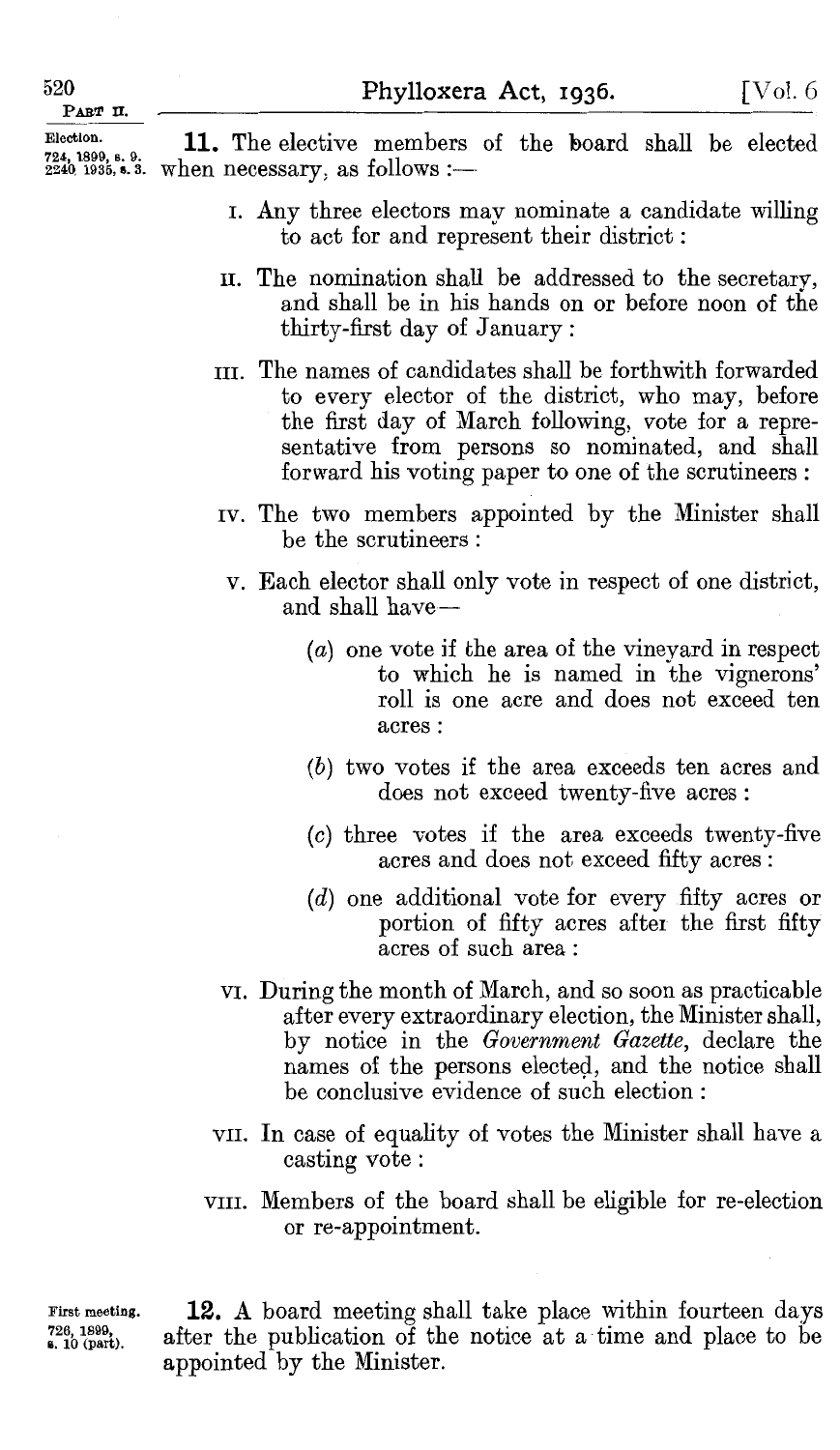521 PART II.

13. (1) At the first meeting of the board after any annual Chairman. election the board shall elect a member to be chairman of the  $\frac{2240}{\text{s}}$ , 1935, board.

(2) At all meetings of the board at which he is present the chairman shall preside. In the absence of the chairman, a member chosen by the members present shall preside.

(3) The chairman or other member presiding at a meeting shall have both a deliberative and a casting vote.

**14.** A quorum of the board shall consist of not less than Quorum. four members.

15. (1) If any member is absent for three consecutive Extraordinary meetings, or becomes physically or mentally incapable of  $\frac{1}{724,1899}$ acting, or goes to reside abroad, or resigns, or desires to be discharged, the Minister shall declare his office vacant.

(2) If any such person was originally appointed by the Minister, the Minister shall appoint some other person to act in his place.

(3) If any such person was elected by the vignerons, an extraordinary election shall take place.

(4) Elective members shall hold office until notification of the election of their successors.

**16.** No member shall be paid for his services as such, but Members to be any member may be paid his actual and necessary travelling  $\frac{1}{244,1899}$ , see axpanses out of the fund expenses out of the fund.

17. The board shall make such regulations concerning its Regulations. internal management as shall be necessary.

18. The board shall appoint a secretary, who shall not be Secretary. a member of the board.

#### PART III.

## VIGNERONS' ROLL.

19. The vignerons' roll in existence at the commencement Vignerons' roll. of this Act shall, as revised as provided by this Act, continue to be the vignerons' roll for the purposes of this Act.

**20.** (1) Every person who-

(a) becomes the owner of a vineyard, whenever planted,  $^{1060, 1911}_{8, 6}$ . exceeding one acre in extent ; or

724, 1899, s. 10 (part).

724, 1899,<br>s. 12.

724, 1899, s. 10 (part).

724, 1899, s. 10 (part).

PART III.

724, 1899,<br>s. 15.<br>1060, 1911,<br>s. 4.

Returns to be furnished.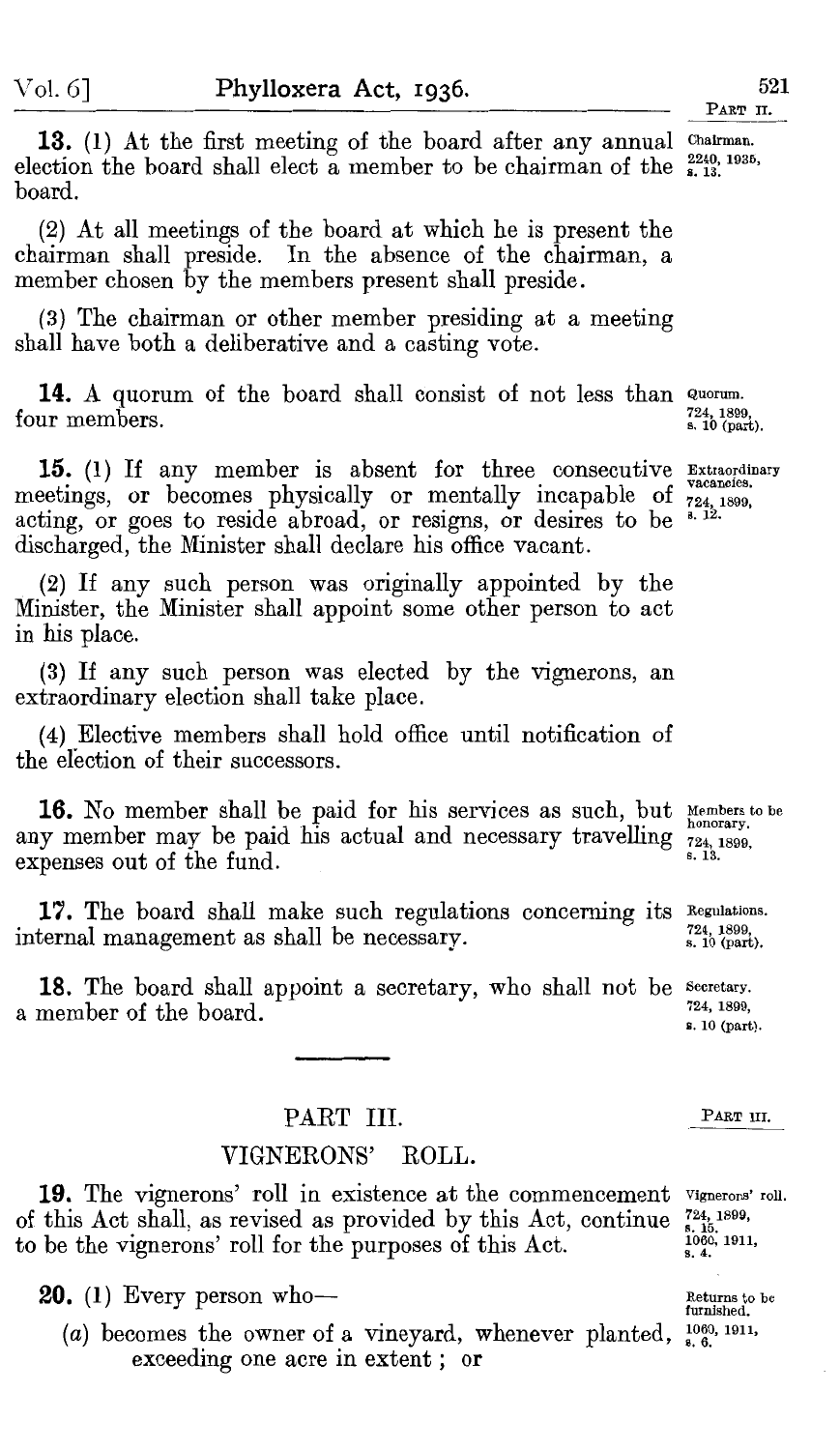- (b) being the owner of any land, plants or causes the same to be planted as a vineyard to an extent exceeding one acre ; or
- (c) increases the area of any vineyard which before the increase exceeded one acre in extent, or which by the increase becomes more than one acre in extent, of which vineyard he is the owner,

shall furnish the secretary with a return in the form of the third schedule, in which all the particulars indicated by the said form shall be correctly stated.

(2) Any person required by subsection (I) to furnish a return shall furnish the same within such time in this subsection mentioned as is applicable to his case, namely, in a case-

- (a) under paragraph (a) of subsection (I), within three months after he becomes the owner :
- (b) under paragraph (b) of subsection (I), within three months after the commencement of the planting:
- (c) under paragraph (c) of subsection (I), within three months after the commencement of the increase in area.

**21.** When any person ceases to be the owner of any vineyard exceeding one acre in extent, he shall, within four weeks after he ceases to be such owner, furnish the secretary with a return stating the name and address of the new owner, the area of the vineyard, and such particulars as to the situation thereof as are necessary in order to identify the vineyard.

**22.** (I) The secretary shall, from time to time, revise the vignerons' roll from the returns furnished under the provisions of sections 20 and 2I, and from reports furnished to him by inspectors : Provided that-

- $(a)$  no alteration in or addition to the roll affecting any owner shall be made, except in accordance with a return furnished by the owner, or a report of an inspector countersigned by the owner :
- (b) the secretary may at any time revise the roll as to the particulars therein affecting any owner upon being satisfied by the owner that the particulars are incorrect.

(2) The said roll, as the same is revised for the time being by the secretary, shall be the vignerons' roll for all purposes of this Act.

Notice of transfer of vineyard. 1060, 1911, s. 7.

Revision of roll. 1060, 1911,<br>s. 7. 2240, 1935,<br>s. 9.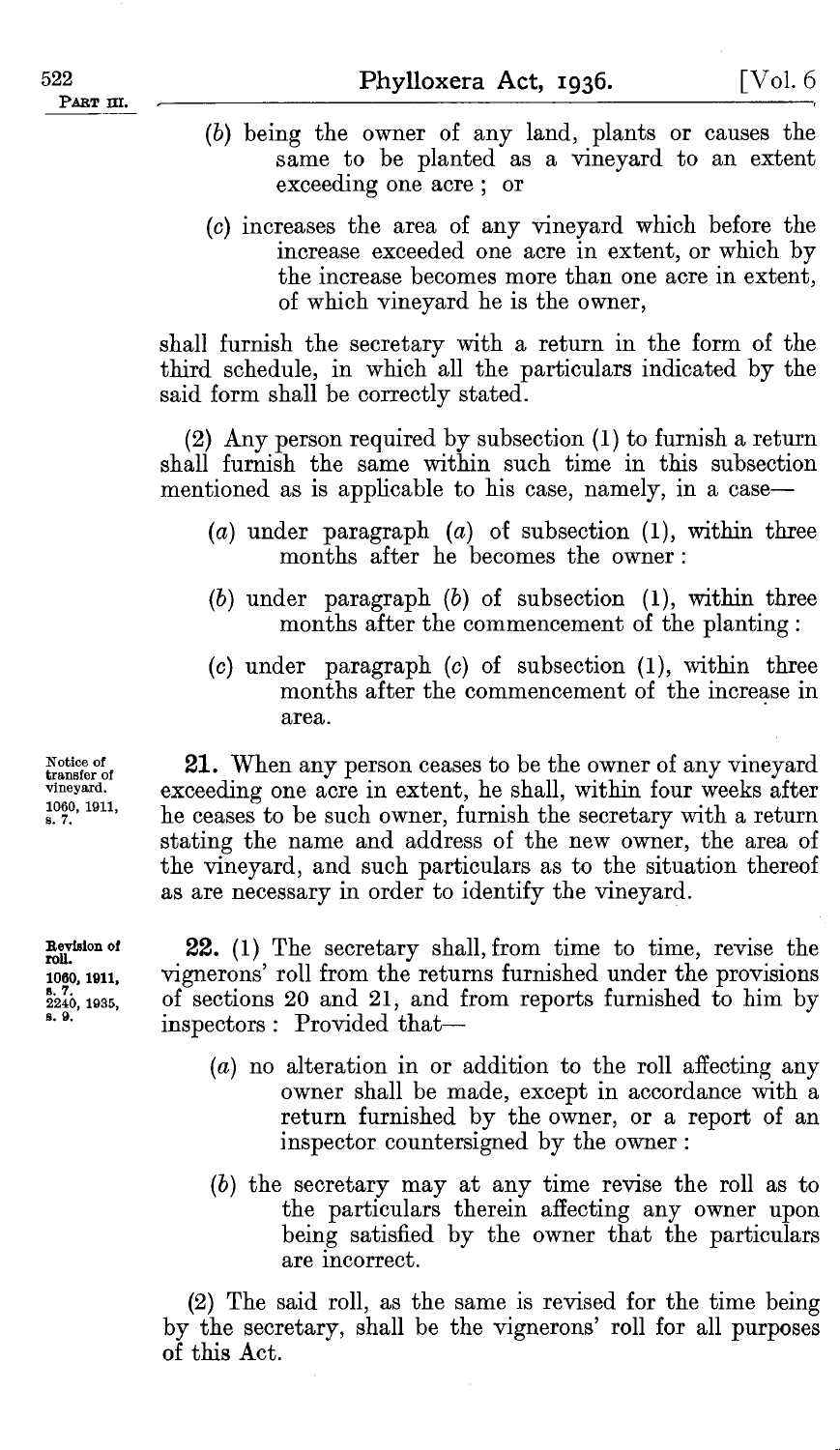Vol. 6] **Phylloxera Act, 1936.** 523

## PART IV. PART IV.

#### THE FUND.

**23.** (1) An annual rate per acre may be declared by the Creation of  $\frac{1}{2}$  s.

- $(a)$  of three pence on all vineyards exceeding one acre in extent which are planted with vines (whether before or after the commencement of this Act) if when, and so soon as the vines attain the age of two years;
- (b) of six pence on all such vineyards which have been so planted for four but less than eight years ;
- (c) of one shilling on all such vineyards which have been so planted for eight years or longer.

(2) The board may declare for any year any rate of any less amount, but in any such case the amount of all of the rates so declared shall be the same fraction of the amounts hereinbefore mentioned.

(3) Every winemaker and every distiller shall pay a rate of six pence for every ton of grapes annually purchased by him.

 $(4)$  If pursuant to this section the rate upon vineyards is reduced by any proportion of the amounts mentioned in this section, the amounts of the said rate of six pence for every ton of grapes shall be reduced by the board proportionately.

**24.** When and so long as the funds in the hands of the board amount to the sum of five thousand pounds the board shall  $724,1899$ , have power to suspend the levy of the rate hereinbefore provided, from year to year, or for such term as it may deem expedient. The board shall notify the Minister of its decision in respect of the suspension by notice in writing, in which case the Minister shall give public notice of the suspension in the Government Gazette and by advertisement in one or more newspapers circulating within the State.

**25.** When and so long as the fund amounts to a sum not suspension of levy of rates than five thousand pounds, the board may, without after payment exercising the general power of suspension conferred by section years. 24, at its own absolute discretion suspend, for such term as  $^{1060, 1911}_{8, 12}$ . it deems expedient, the levy of the rate provided for by this Act in respect of any vineyard or any part of a vineyard, in respect of which vineyard or part all rates declared under this Act or any Act repealed by this Act have, at the time of the suspension, been duly paid for a continuous period of not less than fifteen years.

Suspension of operations.

724, 1899,<br>s. 19.<br>2240, 1935,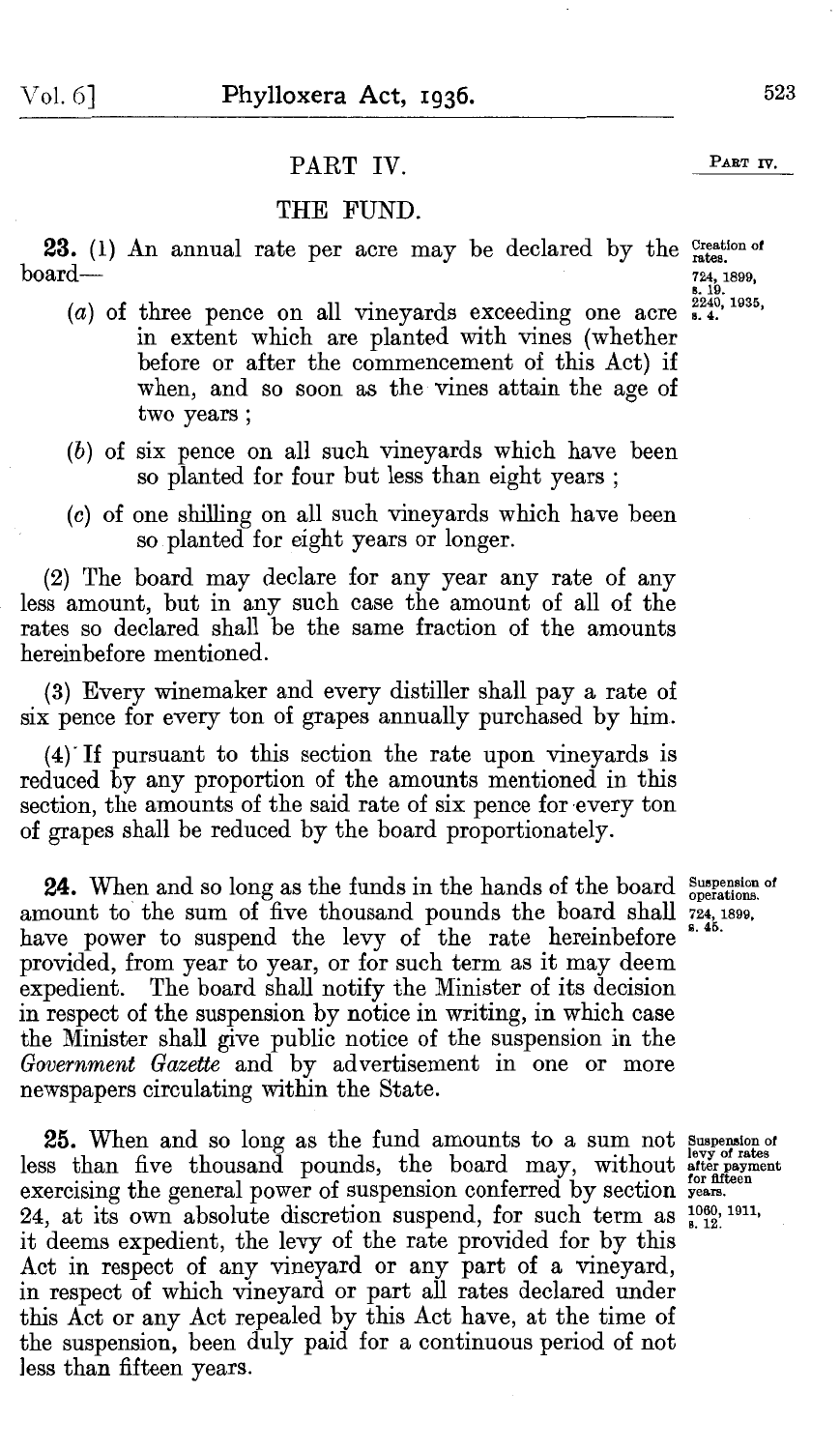#### 524

Rates, when and where payable. 724, 1899,<br>s. 20. 1060, 1911,<br>s. 9.<br>2240, 1935,<br>s. 10. Exemption. 724, 1899, s. 21.

PART IV.

Phylloxera Fund. 724, 1899, B. 22.

Recovery of rates. 724, 1899,<br>s. 23.

Payment of expenses and compensation. 724, 1899, s. 24.<br>2240, 1935,<br>s. 5.

Investment of fund. 724, 1899,<br>s. 25.<br>1060, 1911, s. 10.<br>1969, 1930,<br>s. 3.

PART **v.** 

Members of board. 724, 1899, s. 26.

Appointment<br>of inspectors. 724, 1899, 8. 27.

Phylloxera Act, 1936.  $[Vol. 6]$ 

26. All rates shall be paid on the first day of July in every year, and shall be payable at the office of the Commissioner of Taxes.

27. No vineyard of less than one acre shall be liable to any rate.

28. The Commissioner of Taxes shall pay the rates when collected to the Treasurer to the credit of an account to be called "The Phylloxera Fund."

29. The rates shall be collected and levied or recovered by the Commissioner of Taxes in like manner as the land tax is, and shall be recoverable with and under the like penalties for delay or default in payment thereof.

30. The Treasurer is hereby authorised to pay out of the fund all such costs, charges, salaries, travelling and other expenses, and compensation which may arise in and about the administration of this Act. The said payments may be made on the warrant of the board, signed by any two members of the board.

31. (I) The fund and all interest thereon shall from time to time be invested in securities of the Commonwealth, Treasury bills, Government bonds, or bonds guaranteed by the Government. If the fund or any part thereof, or any of such interest is not so invested, then on the fund or such part or interest, as the case may be, interest at the rate for the time being paid by the Treasurer on moneys deposited in the Treasury and payable at call, shall from time to time be paid to the credit of the fund.

(2) The investment before the twelfth day of November, nineteen hundred and thirty, of any part of the fund and interest thereon in any Commonwealth securities shall be deemed to have been lawful and as valid as if the provisions of this section had been enacted before the said investment.

#### PART V.

#### INSPECTORS.

32. Every member of the board shall be an inspector *ex officio.* 

**33.** The board may appoint such other persons as the board thinks fit to be inspectors.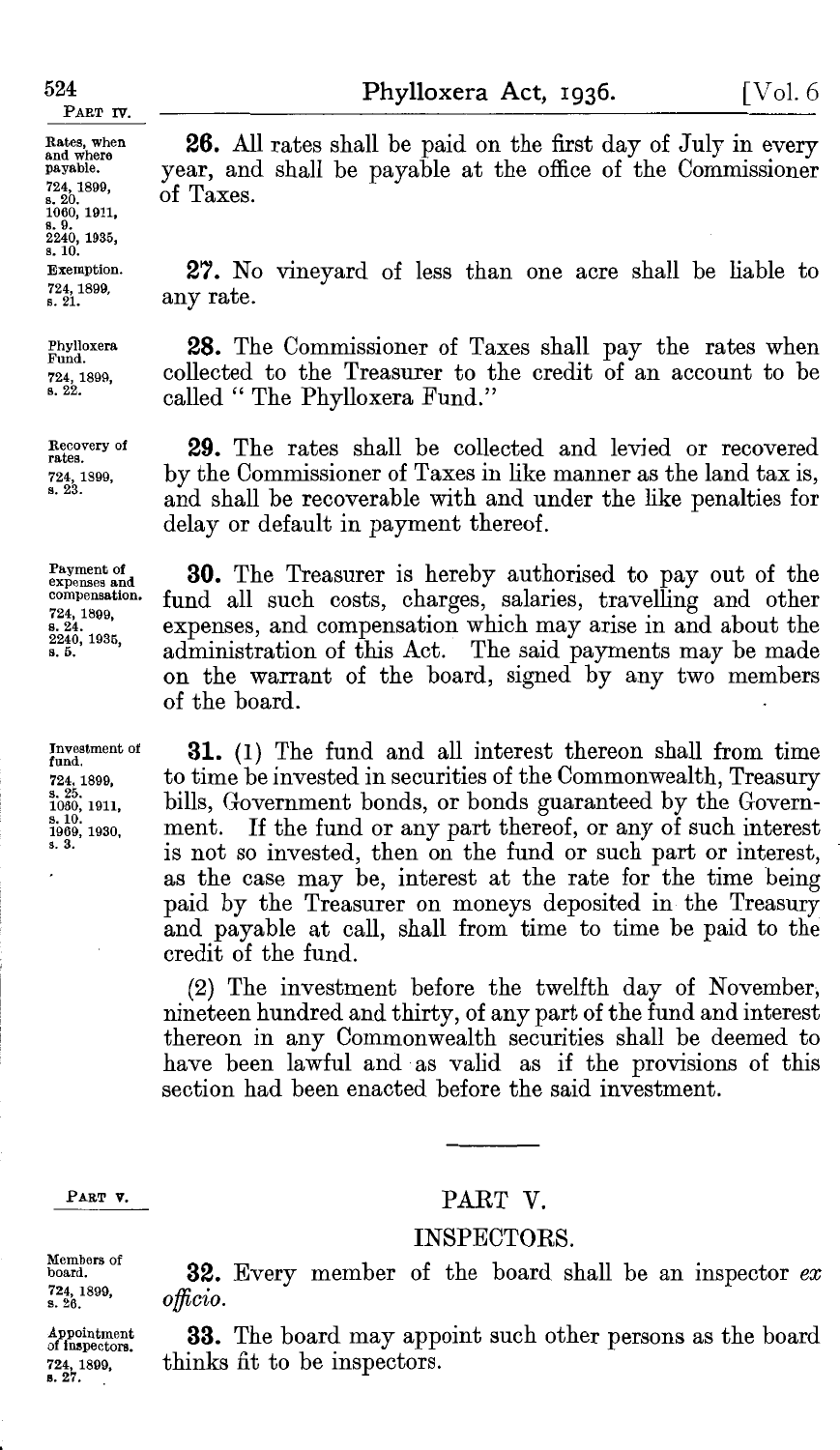**34.** Notice of any such appointment shall be forthwith  $_{\text{apoint}}^{\text{Notice of}}$ published in the *Government Gazette.* 

35. Every inspector between the hours of seven o'clock in Fowers of the morning and five o'clock in the afternoon, may—

- (a) enter into or examine at any time, with or without assistants, any vessel, vehicle, building, land, or place suspected to contain any vine or grapes brought into the State, and search therein for disease, and may remove any such vines or grapes to a quarantine for a further examination, and may destroy such as may be found to be diseased:
	- (b) with or without assistants enter any vineyard and examine any vine or grapes, and, by notice in the form of the fourth schedule, may temporarily quarantine any vineyard in which he finds any sign of disease pending report to the board and action thereon ; the report shall be made forthwith.

#### PART VI.

#### POWERS AND DUTIES OF BOARD.

36. Upon receipt of any report referred to in paragraph General (b) of section 35, the board shall take all precautionary measures  $\frac{724}{60}$ , 1899, as it may deem necessary to prevent the spread or continuation  $\frac{2220}{85.6}$  1935, of the disease and may (without limiting the powers of the board hereinbefore contained)-

- {a) quarantine all such area or areas of the vineyard as are within a radius of two chains from any spot or spots where disease is or is suspected to be until the nature and extent of the disease has been ascertained :
- (b) cause all quarantined areas to be clearly indicated by flags, fences, or other similar means :
- (c) cause all vines in the quarantined area to be destroyed with bisulphide of carbon and afterwards uprooted and burnt:
- (d) upon being satisfied that no disease exists immediately release the vineyards from quarantine.

ments. 724, 1899, s. 28.

724, 1899,<br>s. 29.

PART VI.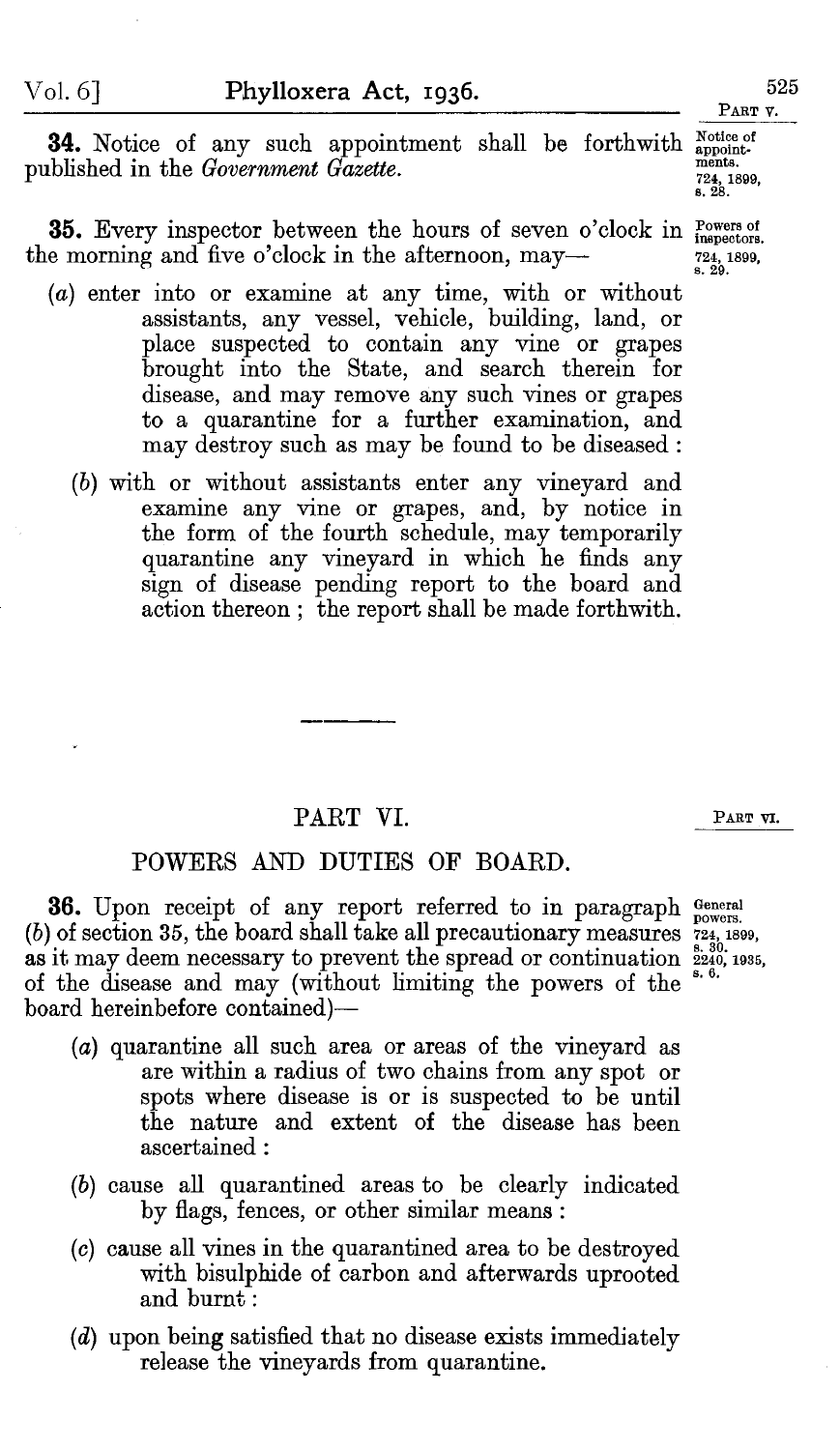Neglected vineyards. 724, 1899,<br>s. 31.<br>1060, 1911,<br>s. 11. s. 11.<br>2240, 1935,<br>s. 7.

**Phylloxera Act, 1936.** [Vol. 6

**37.** If the board is of opinion—

- (a) that. any vineyard or part thereof has remained unused or abandoned for the preceding period of two years; or
- (b) that any vineyard or part thereof has not been pruned or cultivated during the preceding period of two years,

the board or any inspector or other person authorised by the board may destroy at the cost of the owner, the whole or any part of the vineyard.

**38. (1)** The board may establish nurseries in any part of Australia outside South Australia for the purposes of the cultivation and propagation of phylloxera-resistant vine plants, and may dispose of any such nurseries.

(2) After disease has broken out in any part of South Australia, and in the opinion of the board it is impossible to eradicate the disease in that part, the board may, with the consent of the Governor, in any such part of South Australia as is defined by the Governor by proclamation, establish nurseries for the purpose of the cultivation and propagation of phylloxera-resistant vine plants and may, with the consent of the Governor, dispose of any such nurseries.

(3) The board may for the purpose of establishing any such nurseries purchase or otherwise acquire land in any part of Australia, and may do all things necessary to maintain and work such nurseries, and may appoint any inspectors, managers, and other persons for the purposes thereof at such salaries or wages and allowances as the board may think fit, and may dismiss any person so appointed.

( 4) Out of the funds in the hands of the board at the twenty-first day of December, nineteen hundred and twenty-two there shall be set aside the sum of eighteen thousand pounds. The board shall not use the said sum or any part thereof for any of the purposes authorised by this section, and the board shall not exercise any of the powers conferred by this section unless and until the said sum has been set aside, pursuant to this section or section 8 of the Phylloxera Act Amendment Act, 1922.

(5) Subject to subsection (4) the board shall have power to use any of the funds in its hands for the purposes of this section.

(6) The board may dispose *ot* any of its rootlings or cuttings obtained in any such nurseries from the phylloxera-resistant vines in any manner outside South Australia.

Power to establish nurseries *tor* the propaga-<br>tion of resis-<br>tant stocks. 1533, 1922, s. 8.<br>1969. 1930. s. 4. 2240, 1935.<br>s. 12.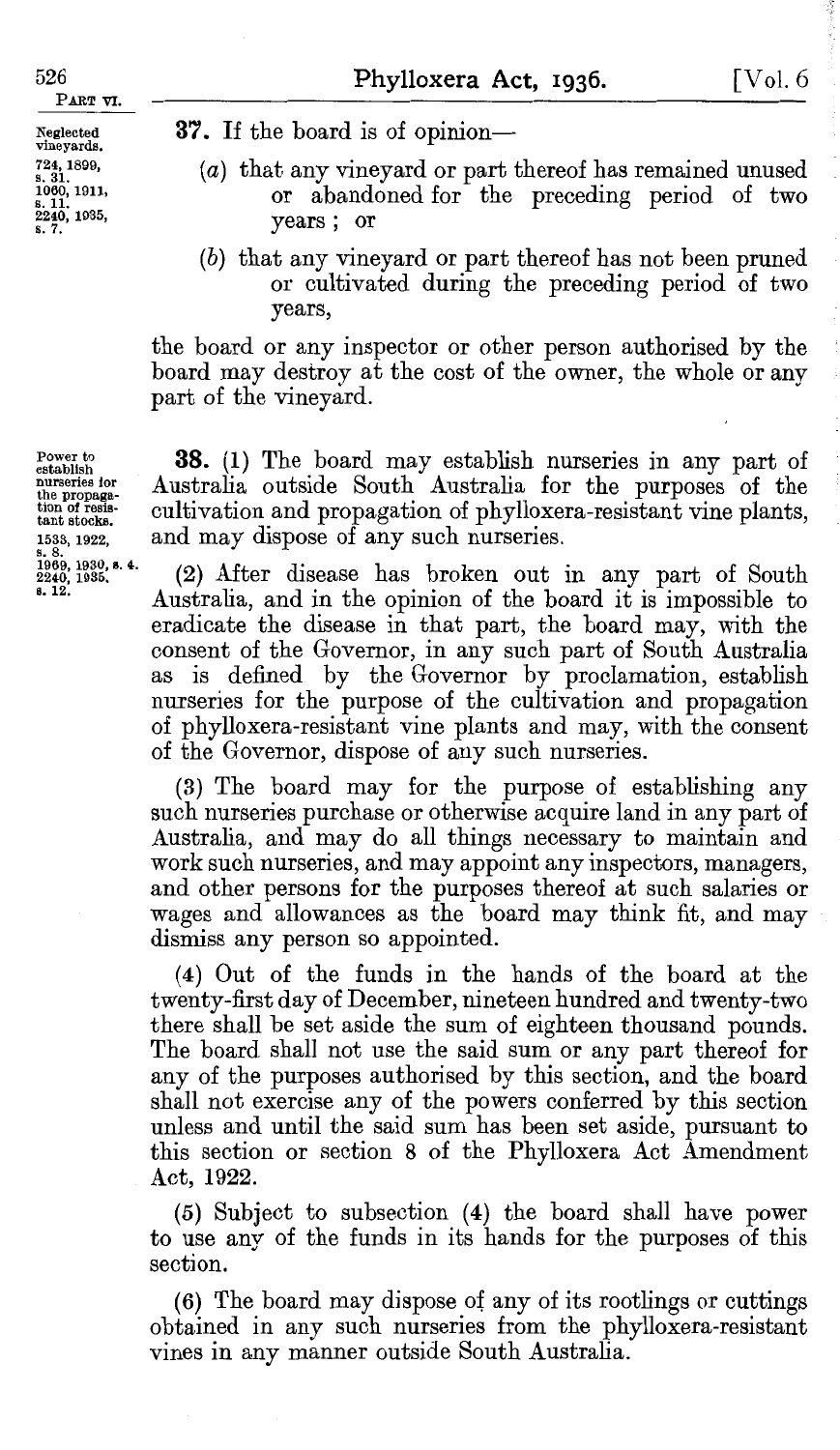$527$ Part vi.

(7) Notwithstanding anything contained in the Vine, Fruit, and Vegetable Protection Act, 1885, or any proclamation made thereunder, after disease has broken out in any part of South Australia, and in the opinion of the board it is impossible to eradicate the disease in that part, the board may, with the consent of the Governor, introduce into such part of South Australia as is defined by the Governor by proclamation, any phylloxera-resistant vines for the purpose of being planted in any nursery established in that part pursuant to subsection (2) and may introduce and dispose of or plant in any such proclaimed part of South Australia any such vines which have been grown in any such nursery or any other nursery established pursuant to this section.

(8) The consent of the Governor may be withheld altogether, or may be given on such terms as the Governor thinks fit.

**39.** (1) The board may make regulations for the due carrying  $\frac{39}{724,1899,1899}$  to the provisions and objects of this Act. out of the provisions and objects of this Act.

(2) All such regulations shall be submitted to the Minister, and, if approved by him, shall be published in the *Government Gazette,* and shall thereupon have the same force and effect as if embodied and forming part of this Act.

(3) All such regulations shall be laid before Parliament within fourteen days after such publication if Parliament be then sitting ; if not, then within fourteen days after the opening of the next session of Parliament.

#### PART VII.

## COMPENSATION.

**40.** Compensation shall be paid on the recommendation of Assessment of the board, but not otherwise, to the person or persons entitled  $\frac{724}{724}$ , 1899, thereto in respect of all vineyards and parts of vineyards 8.38. thereto in respect of all vineyards and parts of vineyards destroyed under the provisions of this Act, and in respect of all persons, gardens, orchards, or produce injuriously affected by the performance of any of the powers and duties of the board. The compensation shall be assessed by the board on the basis of actual damage sustained by any person in consequence of the exercise of the powers and duties of the board.

**41.** No compensation shall be paid in respect of-<br>Exceptions.

 $(a)$  any vineyard which has been unused or abandoned for two years prior to destruction :

PART VII.

724, 1899,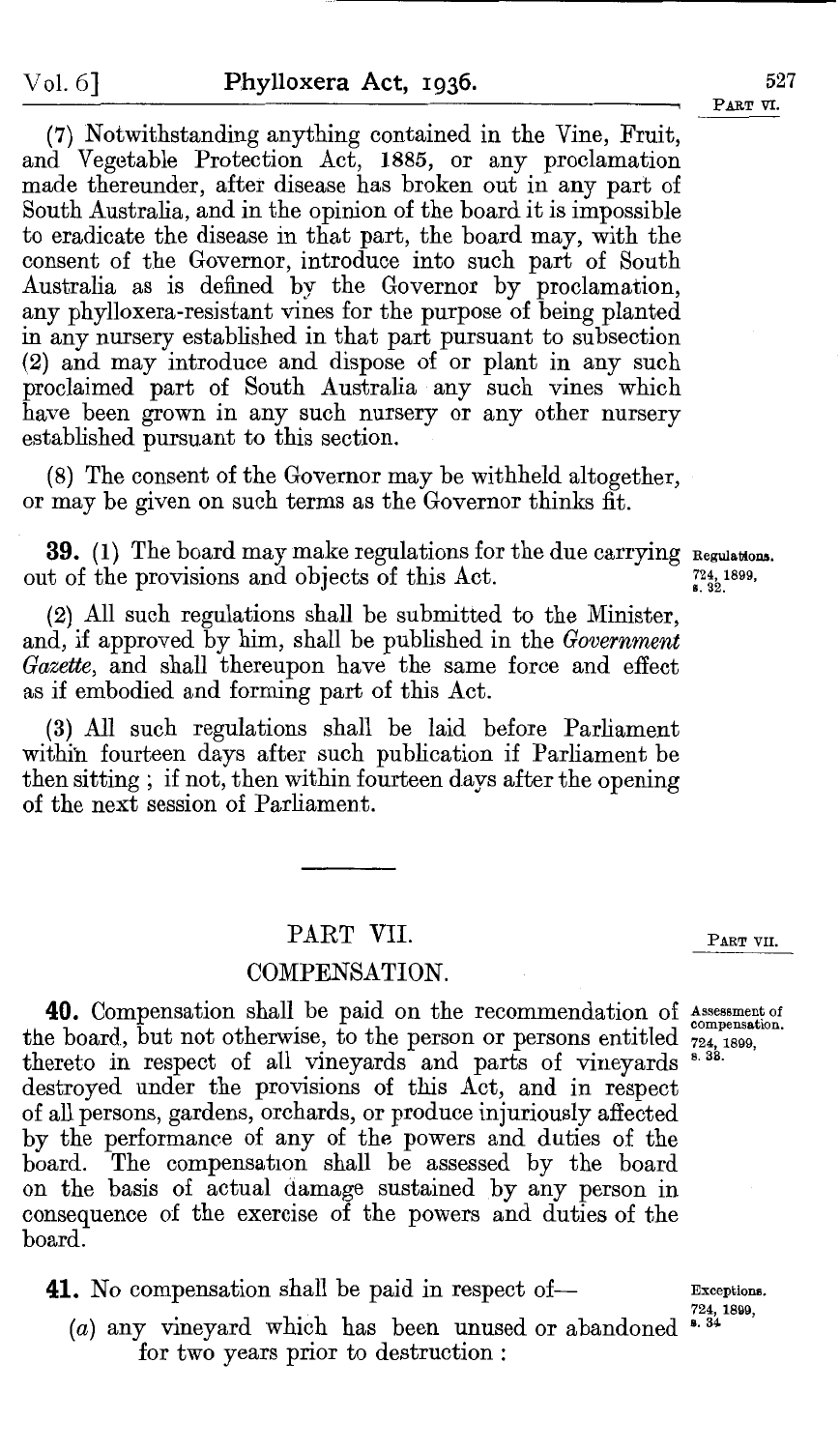Proportionate reduction of compensation. 724, 1899,<br>s. 35.

PART VIII.

Powers of Governor. 724, 1899,<br>s. 44. (b) any loss sustained by reason of or in connection with the destruction of any diseased vine or grapes brought into the State, or any package containing or which may have contained or come into contact with any such vine or grapes.

**42.** If the fund for the time being should prove to be insufficient for the payment of all claims for compensation in full, the Treasurer may, out of moneys to be provided by Parliament, advance the amount required, and all such advances shall be paid as soon as may be out of future accruing rates. No compensation shall be claimed or payable except against or out of the fund.

#### PART VIII.

#### MISCELLANEOUS.

**43.** The Governor may, from time to time, by proclamation—

- (*a*) prohibit the introduction into the State from any place outside the State of any vine, or any grapes, or packages containing or which has contained or been in contact with grapes or vines the introduction of which has been or may be prohibited :
- (b) prohibit the removal from any place within the State to any other place in the State of any vine, or of any grapes, package, implement, matter, or thing likely to convey disease :
- (c) declare any parcel of land or any building a quarantine for the reception of any vines or grapes diseased or suspected of being diseased :
- (d) quarantine any vineyard or any building, land, or place wherein or whereon any diseased vine or grapes may be found or may have recently been.

**44.** In the case of all vineyards or gardens containing vines which are less in extent than one acre, the owners or occupiers thereof shall be exempt from registration and taxation under this Act, but shall nevertheless be subject to all the other provisions of this Act and the penalties for non-compliance therewith. Any such vineyard or garden containing vines may be declared a quarantine, and the vines therein destroyed.

Vineyards of Jess area than **one acre.**  724, 1899, s. 46.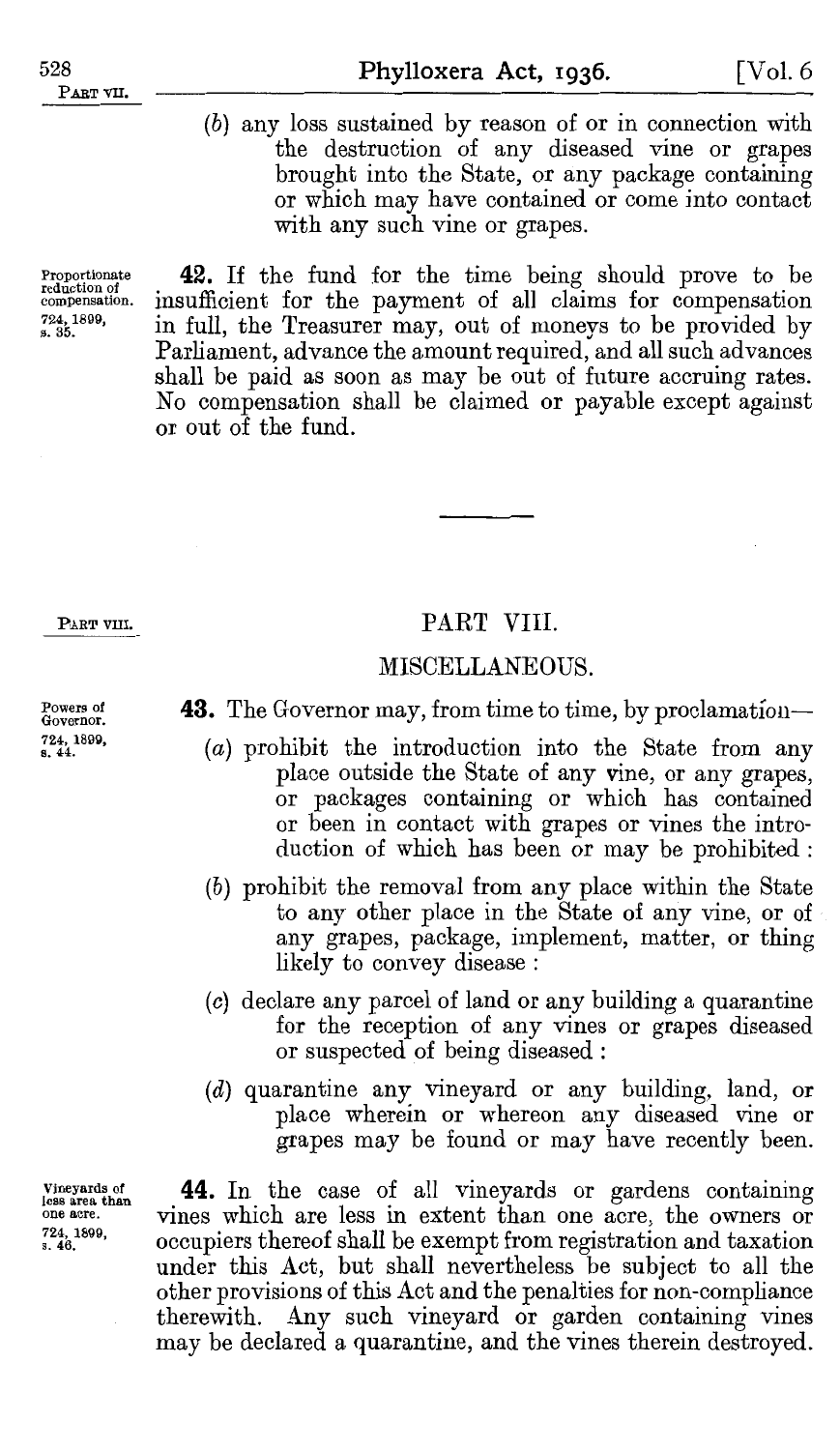**45.** In this Act a fraction of an acre in excess of one acre Construction. shall be deemed to be an acre. 724, 1899,<br>s. 47.

**46.** (1) The secretary shall have an office in, or within secretary's ten miles of, the city of Adelaide.

(2) Notice of the address of the secretary and of any change in his address shall be published in the *Government Gazette*  and in two daily newspapers published in the city of Adelaide.

47. (1) Any return or notice by this Act required to be Mode of delivering furnished or given to the secretary shall be deemed to be furnished or given when-

- (a) delivered, at the last address published as required by section 46, to the secretary or any person employed by him ; or
- (b) sent by post and directed to the secretary at the said address.

(2) Any notice to be given by the secretary under this Act shall be deemed to be given when-

- $(a)$  delivered to the person to whom the same is to be given; or
- (b) left at the last known place of business or residence in the said State of the said person, or sent by post and directed to that person at the said place.

48. Any person who-

- (a) fails to furnish any return or to give any notice required  $\frac{\text{furnish}}{\text{notice}}$  by this Act, within the time prescribed in that  $\frac{10000}{80,1911}$ behalf by this Act; or
- (b) furnishes any return or gives any notice under this Act, which, to his knowledge, contains any incorrect statement,

shall be guilty of an offence against this Act and liable to a penalty not exceeding twenty pounds.

**49.** (1) If within any vineyard any sign appears which puty to give **below** that the disease. (1) If when the disease where  $\frac{1}{n}$  may reasonably be suspected to be caused by disease, the disease. owner, occupier, or person in charge thereof shall immediately  $^{724,1899}_{8,36}$ . notify the fact in writing to an inspector, or to the board or to the Minister.

(2) If he wilfully neglects so to do, all claim by the owner, occupier, or person to compensation under this Act shall be

returns and notices. 1060, 1911, s. 16.

Penalty for<br>failure to<br>furnish

office. 1060, 1911, s. 15.

PART VIII.

529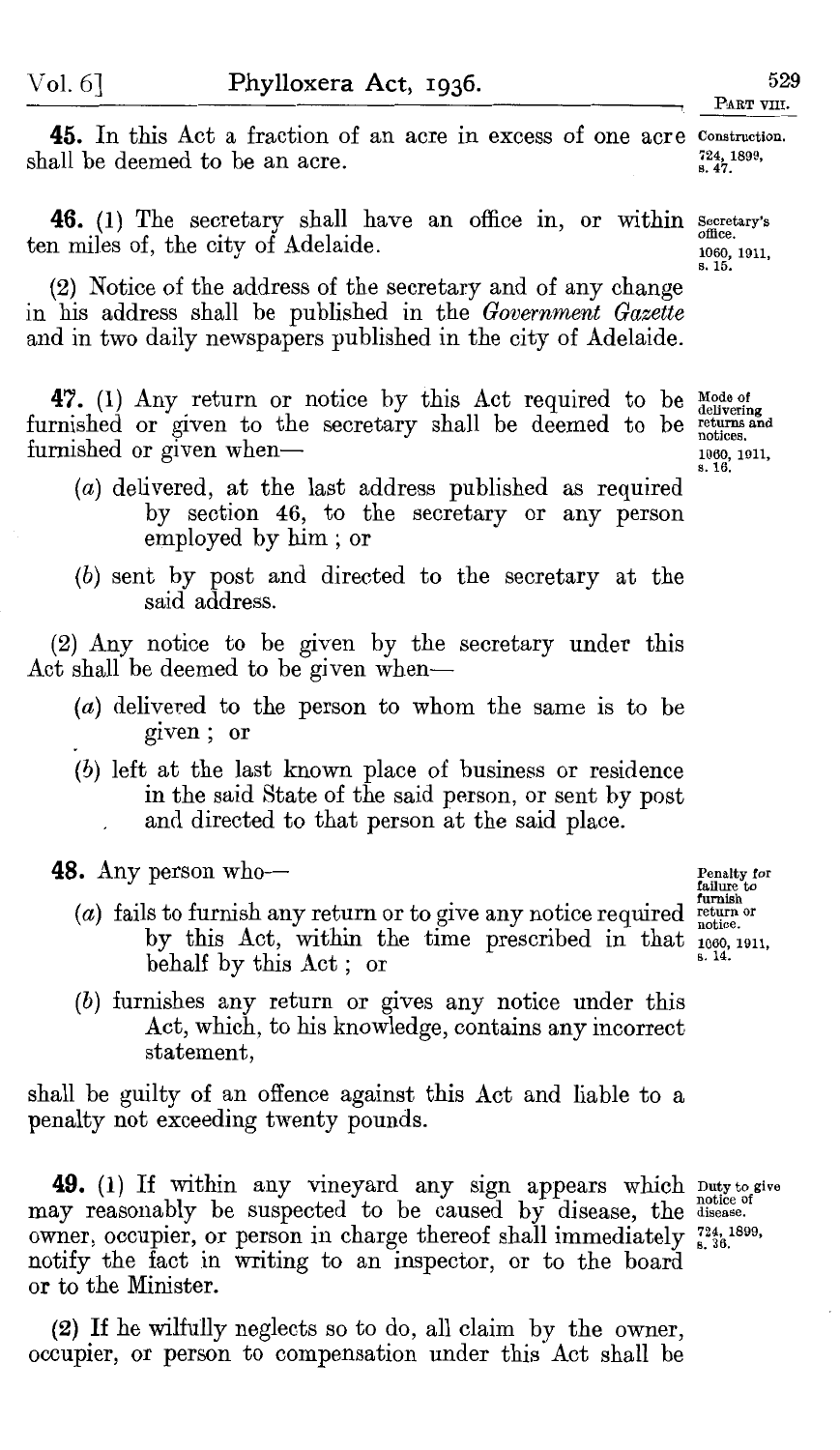BART VIII.

**Phylloxera Act, 1936.** [Vol. 6

forfeited, and the owner, occupier, or person shall be guilty of an offence against this Act and liable to a penalty not exceeding fifty pounds.

Interference with Inspectors. 724, 1899, s. 37.

**50.** If any person—

- (a) impedes, hinders, or attempts to impede or hinder the inspection by any inspector between the hours of seven o'clock in the morning and five o'clock in the afternoon of any vessel, vehicle, vineyard, store, or other building, premises, or place, or any vine, grapes, case, box, barrel, or other receptacle or package ; or
- (b) neglects to make a return in the prescribed form ; or
- (c) makes a false return ; or
- (d) violates any proclamation made under section 43 or any regulation made under the provisions of this Act,

he shall, in addition to any other penalty provided in this Act, be guilty of an offence against this Act and liable to a penalty not exceeding five pounds for each offence ; or if the offence is continuous, for every day during which . the offence is continued.

Liability of inspectors for failure of duties. 724, 1899, s. 38.

Penalty for selling diseased grapes, &c. 724, 1899, s. 39.

Prohibition against replanting vineyards destroyed. 724, 1899, s. 40.

**51.** If any inspector wilfully violates, or omits to comply with, or neglects or refuses to enforce, any provisions of this Act, or any regulations thereunder which he is required to comply with or enforce, he shall be guilty of an offence against this Act and liable to a penalty not exceeding fifty pounds.

**52.** Any person who sells, or offers, or exposes for sale, any grapes or vines, or parts of vines, affected with disease, shall be guilty of an offence against this Act and liable to a penalty not exceeding fifty pounds, unless he shows that it was not practicable to discover the fact by the exercise of reasonable diligence.

**53.** (I) Except with the sanction of the board, no vines shall be planted or permitted to grow in any land from which any diseased vines have been removed for a period of ten years after such removal.

(2) Any person who commits any breach of this section shall be guilty of an offence against this Act and liable to a penalty not exceeding fifty pounds.

( 3) All vines growing in or on any such land within such period shall be destroyed without compensation.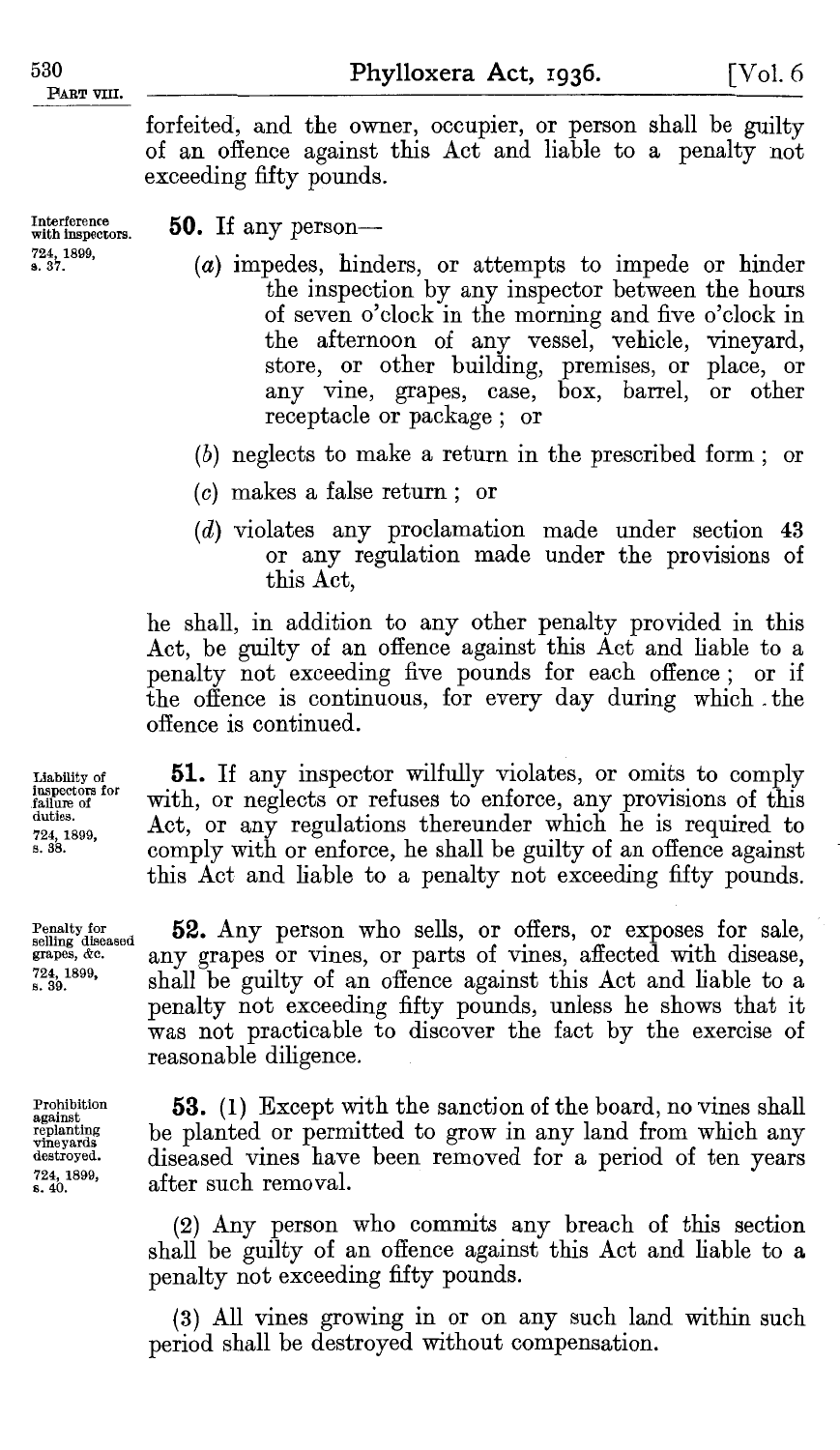54. All proceedings may be had and taken, and all penalties, Recovery of fines, and sums of money incurred or imposed or payable  $\frac{penalties}{724-1800}$ . under this Act, may be sued for and recovered at the suit of  $\frac{724}{100}$ , the Minister, or such officer or authorised person as the board from time to time in that behalf appoints. All moneys so recovered shall be paid to the Treasurer to the credit of the fund

55. All proceedings in respect of offences against this Summary proceedings. Act shall be disposed of summarily.

56. All acts and proceedings before the fourteenth day of Validation of acts of board. October, nineteen hundred and twenty-six, of the persons  $1741, 1926$ , constituting the board or of any persons purporting to constitute the board shall be deemed to have been a lawful exercise of the powers conferred by the Acts repealed by this Act and no act or proceeding thereof shall be invalid or prejudiced by reason of the fact that, at the time when the act or proceeding was done, taken, or commenced, the board was not properly constituted or that any person purporting to act as an elective member thereof was not properly elected thereto.

724, 1899, s. 42.

## SCHEDULES.

#### THE FIRST SCHEDULE.

ACTS CONSOLIDATED AND REPEALED.

| Number and Year of Act.                                                              | Short title.                                                               |  |  |
|--------------------------------------------------------------------------------------|----------------------------------------------------------------------------|--|--|
| No. 724 of 1899  The Phylloxera Act, 1899.<br>No. 1533 of $1922$<br>No. 1741 0f 1926 | Phylloxera Act Amendment Act, 1922.<br>Phylloxera Act Amendment Act, 1926. |  |  |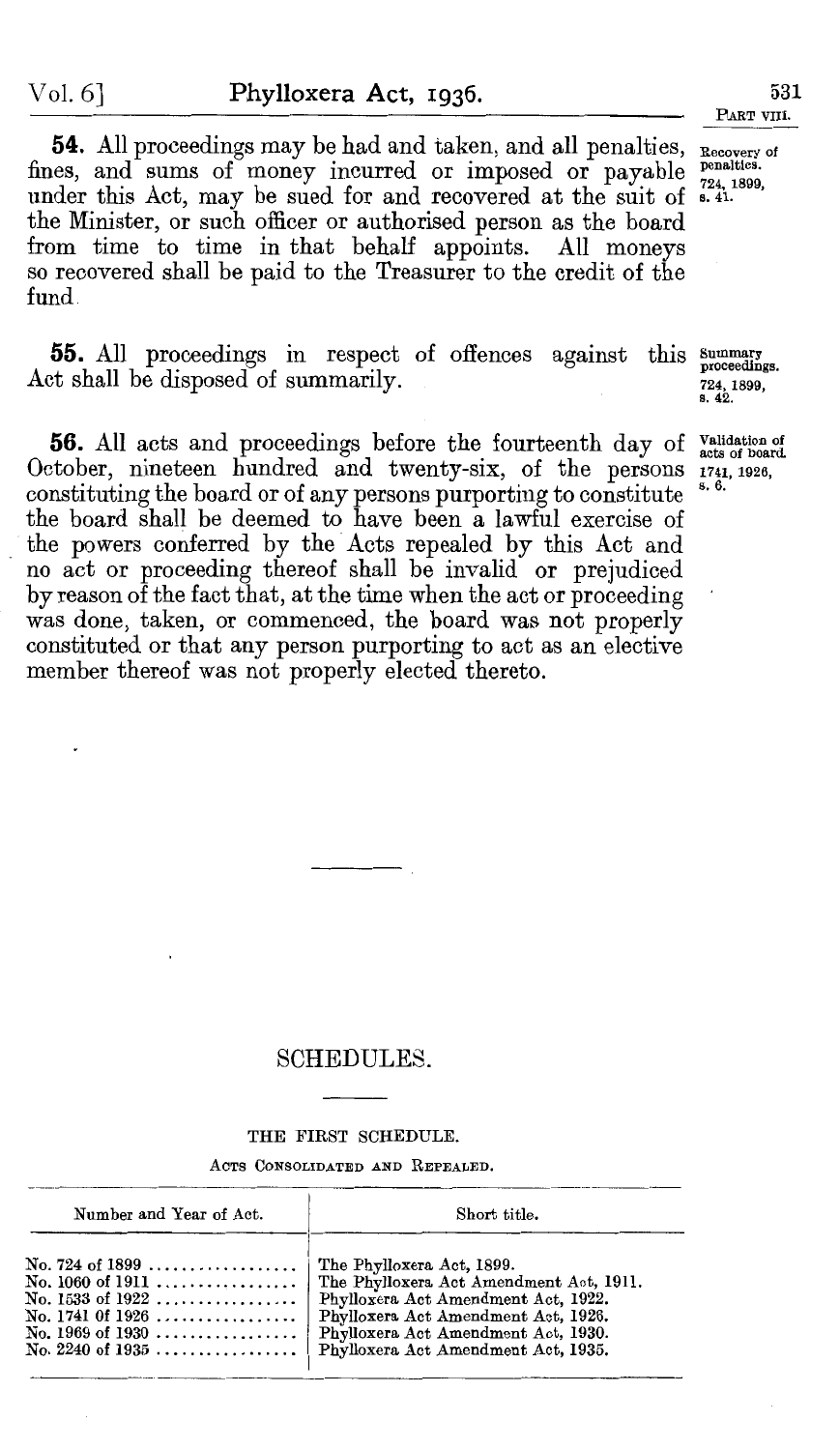#### THE SECOND SCHEDULE.

#### PHYLI.OXERA DISTRICTS.

1. Reynella District—District No. 1.—Comprising the whole of the district council districts for the time being of Meadows, Stirling, Noarlunga, Willunga, Strathalbyn, Port Elliot, Encounter Bay, Yankalilla, the whole of th being of Strathalbyn and Victor Harbour, and the whole of Kangaroo Island.

2. *Tanunrla District-Distrid No.* 2.- Comprising the whole of the district council districts for the time being of Tanunda, Freeling, Barossa, Mudla Wirra, Light, Kapunda, Owen, the whole of the municipality for the time being of Kapunda, and those portions of the district council districts for the time being of Balaklava and Port Wakefield south of the River Wakefield.

3. *Anqaston District-District No.* 3.-Comprising the whole of the district council districts for the time being of Angaston, Keyneton and Swan Reach, Mount Pleasant, Truro, Marne, and Mannum.

4. Central District—District No. 4.—Comprising the whole of the district council districts for the time being of Marion, West Torrens, East Torrens, Enfield, Salisbury, Onkaparinga, Mitcham, Payneham, Walkerville, Campbell acha, Munno Para East, Mount Barker, and Mobilong, the whole of the municipalities for the time being of Adelaide, Port Adelaide, Prospect, Unley, Kensington and Norwood, St. Peters, Hindmarsh, Woodville, Burnside, Thebarton, Glenelg, Brighton, Henley and Grange, Gawler, and Murray Bridge, and the whole of the Garden Suburb.

5. *Murray District-District No.* 5. Comprising the whole of the district council districts for the time being of Morgan, Waikerie, Loxton, Brown's Well, Berri, Cobdogla, and Paringa, the whole of the municipality for the time being of Renmark, and the district for the time being of the Renmark Irrigation Trust, and the whole of the counties of Young and Hamley not otherwise included in this district.

6. *Northern District-District No.* 6.-Comprising the whole of that portion of the State north and west of districts numbered 2, 3, and 5, including Yorke Peninsula and Eyre Peninsula.

7. *South-Eastern District-District No.* 7.-Comprising the whole of that portion of the State south and south-east of districts numbered l, 3, 4, and 5.

Section 20. 724, 1899, Schedule II.

#### THE THIRD SCHEDULE.

PHYLLOXERA AcT, 1936.

*Vinegrowers' Return.* 

Return of the number of acres planted with vines in the vineyard owned by the under.  $\:$ signed :--

| Area Planted<br>Age of<br>Vines.<br>with Vines. |
|-------------------------------------------------|
|                                                 |
|                                                 |
|                                                 |
|                                                 |
|                                                 |

 $\bullet$ , do declare that I am the owner and occupier *(or* owner, *as the case may be)* of the vineyard above-named, and that the above return contains a just and true account of the several matters therein set forth respecting the same.

| Dated this | day of | -19 |
|------------|--------|-----|
|            |        |     |

[Signature].

Section 6. 2240, 1935,<br>s. 8.